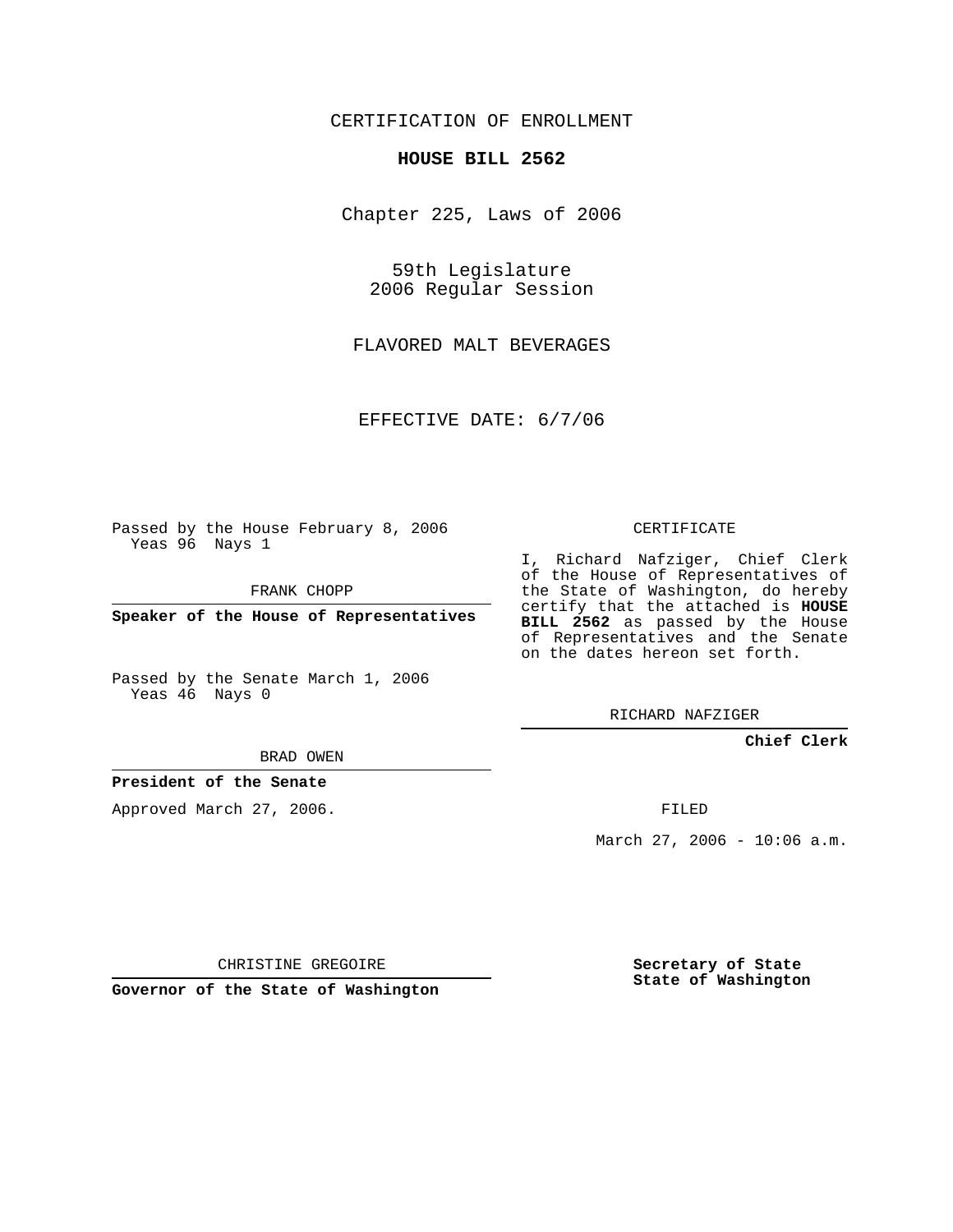# **HOUSE BILL 2562** \_\_\_\_\_\_\_\_\_\_\_\_\_\_\_\_\_\_\_\_\_\_\_\_\_\_\_\_\_\_\_\_\_\_\_\_\_\_\_\_\_\_\_\_\_

\_\_\_\_\_\_\_\_\_\_\_\_\_\_\_\_\_\_\_\_\_\_\_\_\_\_\_\_\_\_\_\_\_\_\_\_\_\_\_\_\_\_\_\_\_

Passed Legislature - 2006 Regular Session

**State of Washington 59th Legislature 2006 Regular Session**

**By** Representatives Wood, Conway, Fromhold and Condotta; by request of Liquor Control Board

Read first time 01/10/2006. Referred to Committee on Commerce & Labor.

 AN ACT Relating to flavored malt beverage; and amending RCW 66.04.010.

BE IT ENACTED BY THE LEGISLATURE OF THE STATE OF WASHINGTON:

 **Sec. 1.** RCW 66.04.010 and 2005 c 151 (HB 1409) s 1 are each amended to read as follows:

In this title, unless the context otherwise requires:

 (1) "Alcohol" is that substance known as ethyl alcohol, hydrated oxide of ethyl, or spirit of wine, which is commonly produced by the fermentation or distillation of grain, starch, molasses, or sugar, or other substances including all dilutions and mixtures of this substance. The term "alcohol" does not include alcohol in the possession of a manufacturer or distiller of alcohol fuel, as described in RCW 66.12.130, which is intended to be denatured and used as a fuel for use in motor vehicles, farm implements, and machines or implements of husbandry.

(2) "Authorized representative" means a person who:

 (a) Is required to have a federal basic permit issued pursuant to the federal alcohol administration act, 27 U.S.C. Sec. 204;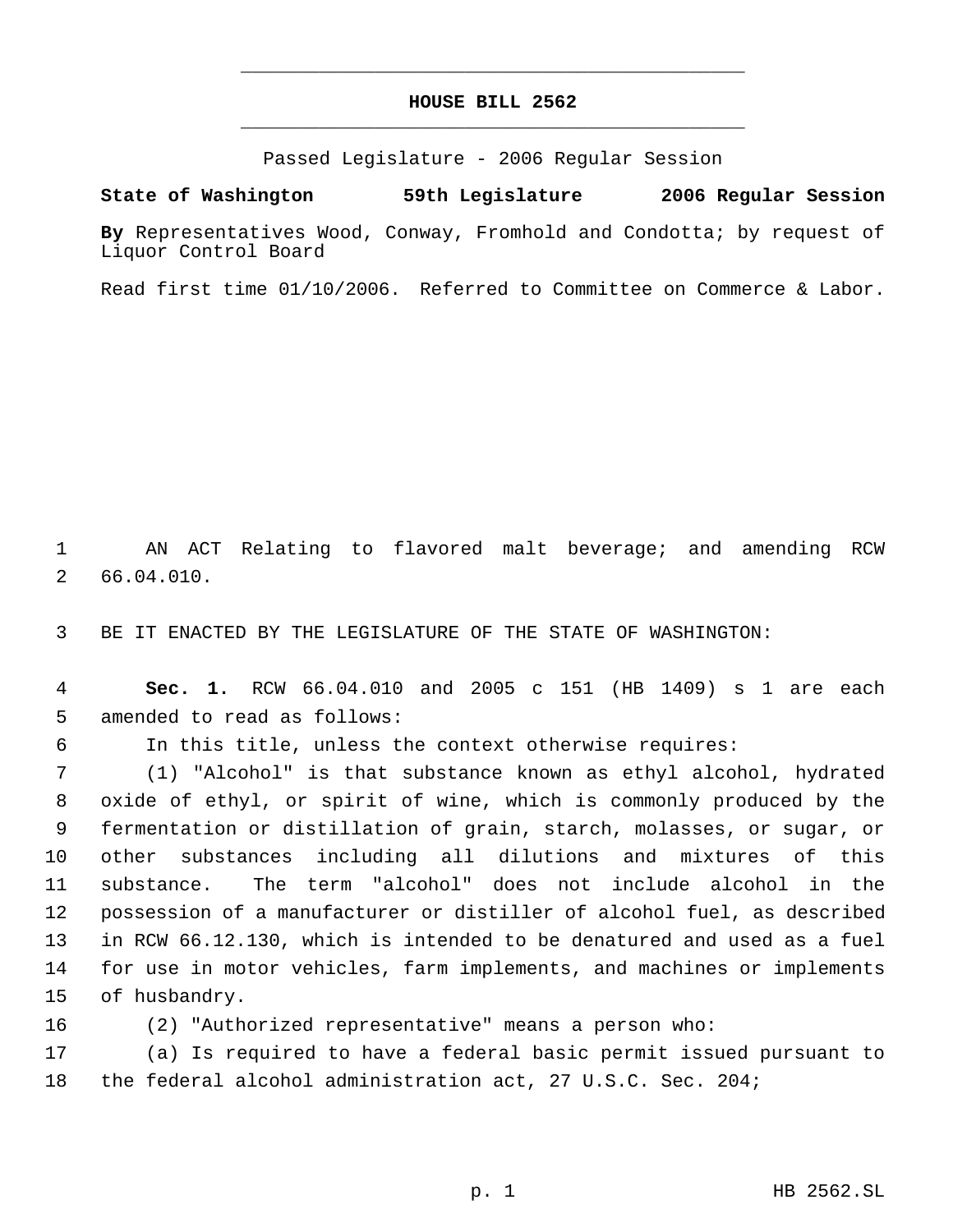(b) Has its business located in the United States outside of the state of Washington;

 (c) Acquires ownership of beer or wine for transportation into and resale in the state of Washington; and which beer or wine is produced anywhere outside Washington by a brewery or winery which does not hold a certificate of approval issued by the board; and

 (d) Is appointed by the brewery or winery referenced in (c) of this subsection as its exclusive authorized representative for marketing and selling its products within the United States in accordance with a written agreement between the authorized representative and such brewery or winery pursuant to this title. The board may waive the requirement for the written agreement of exclusivity in situations consistent with the normal marketing practices of certain products, such as classified growths.

15 (3) "Beer" means any malt beverage, flavored malt beverage, or malt liquor as these terms are defined in this chapter.

 (4) "Beer distributor" means a person who buys beer from a domestic brewery, microbrewery, beer certificate of approval holder, or beer importers, or who acquires foreign produced beer from a source outside of the United States, for the purpose of selling the same pursuant to this title, or who represents such brewer or brewery as agent.

 (5) "Beer importer" means a person or business within Washington who purchases beer from a beer certificate of approval holder or who acquires foreign produced beer from a source outside of the United States for the purpose of selling the same pursuant to this title.

 (6) "Brewer" or "brewery" means any person engaged in the business of manufacturing beer and malt liquor. Brewer includes a brand owner of malt beverages who holds a brewer's notice with the federal bureau of alcohol, tobacco, and firearms at a location outside the state and whose malt beverage is contract-produced by a licensed in-state brewery, and who may exercise within the state, under a domestic brewery license, only the privileges of storing, selling to licensed beer distributors, and exporting beer from the state.

 (7) "Board" means the liquor control board, constituted under this title.

 (8) "Club" means an organization of persons, incorporated or unincorporated, operated solely for fraternal, benevolent, educational, athletic or social purposes, and not for pecuniary gain.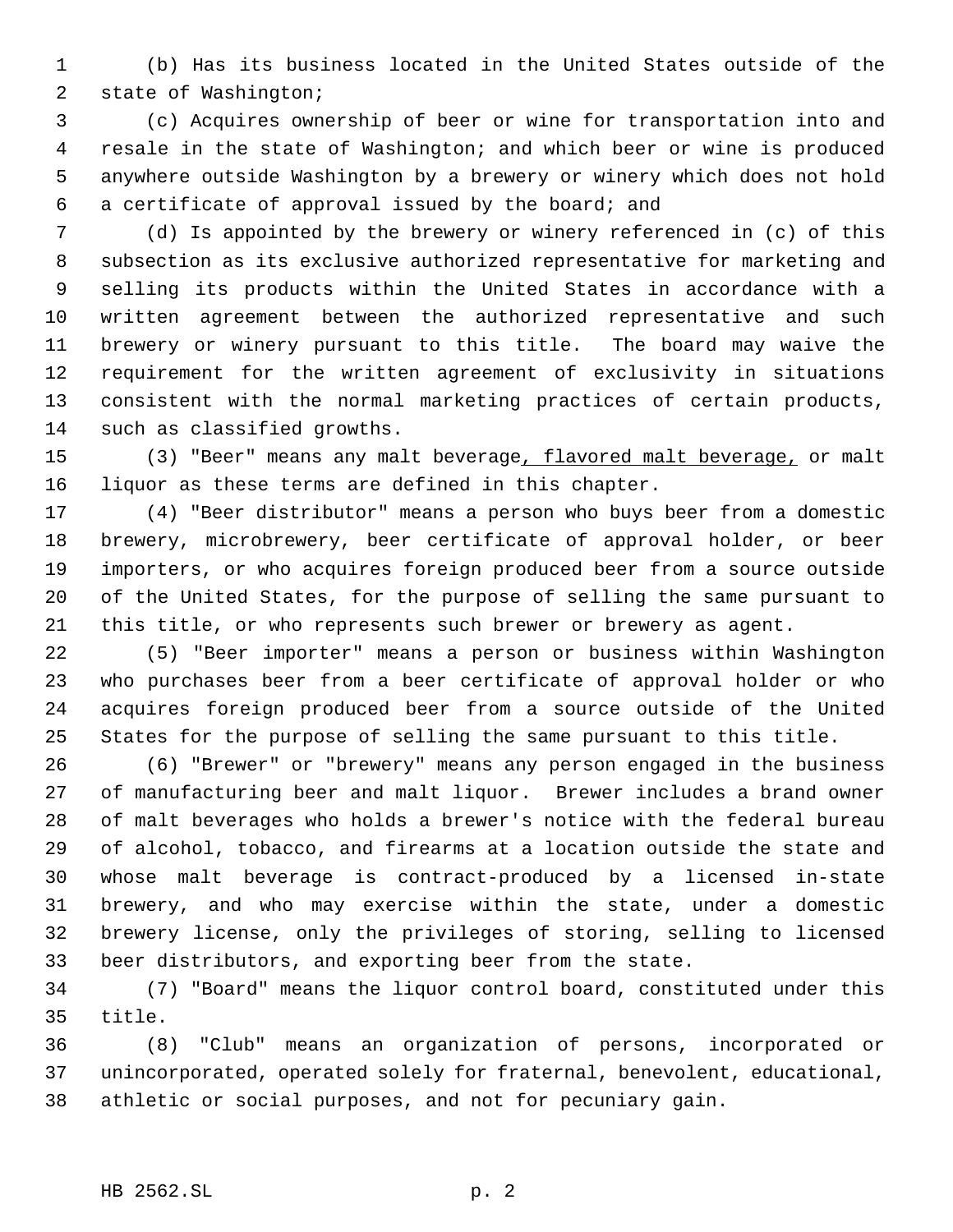(9) "Consume" includes the putting of liquor to any use, whether by drinking or otherwise.

 (10) "Contract liquor store" means a business that sells liquor on behalf of the board through a contract with a contract liquor store manager.

 (11) "Dentist" means a practitioner of dentistry duly and regularly licensed and engaged in the practice of his profession within the state pursuant to chapter 18.32 RCW.

 (12) "Distiller" means a person engaged in the business of distilling spirits.

 (13) "Domestic brewery" means a place where beer and malt liquor are manufactured or produced by a brewer within the state.

 (14) "Domestic winery" means a place where wines are manufactured or produced within the state of Washington.

 (15) "Druggist" means any person who holds a valid certificate and is a registered pharmacist and is duly and regularly engaged in carrying on the business of pharmaceutical chemistry pursuant to chapter 18.64 RCW.

 (16) "Drug store" means a place whose principal business is, the sale of drugs, medicines and pharmaceutical preparations and maintains a regular prescription department and employs a registered pharmacist during all hours the drug store is open.

(17) "Employee" means any person employed by the board.

(18) "Flavored malt beverage" means:

 (a) A malt beverage containing six percent or less alcohol by volume to which flavoring or other added nonbeverage ingredients are 27 added that contain distilled spirits of not more than forty-nine 28 percent of the beverage's overall alcohol content; or

 (b) A malt beverage containing more than six percent alcohol by volume to which flavoring or other added nonbeverage ingredients are added that contain distilled spirits of not more than one and one-half percent of the beverage's overall alcohol content.

(19) "Fund" means 'liquor revolving fund.'

 ( $(\overline{+19})$ ) (20) "Hotel" means every building or other structure kept, used, maintained, advertised or held out to the public to be a place where food is served and sleeping accommodations are offered for pay to transient guests, in which twenty or more rooms are used for the sleeping accommodation of such transient guests and having one or more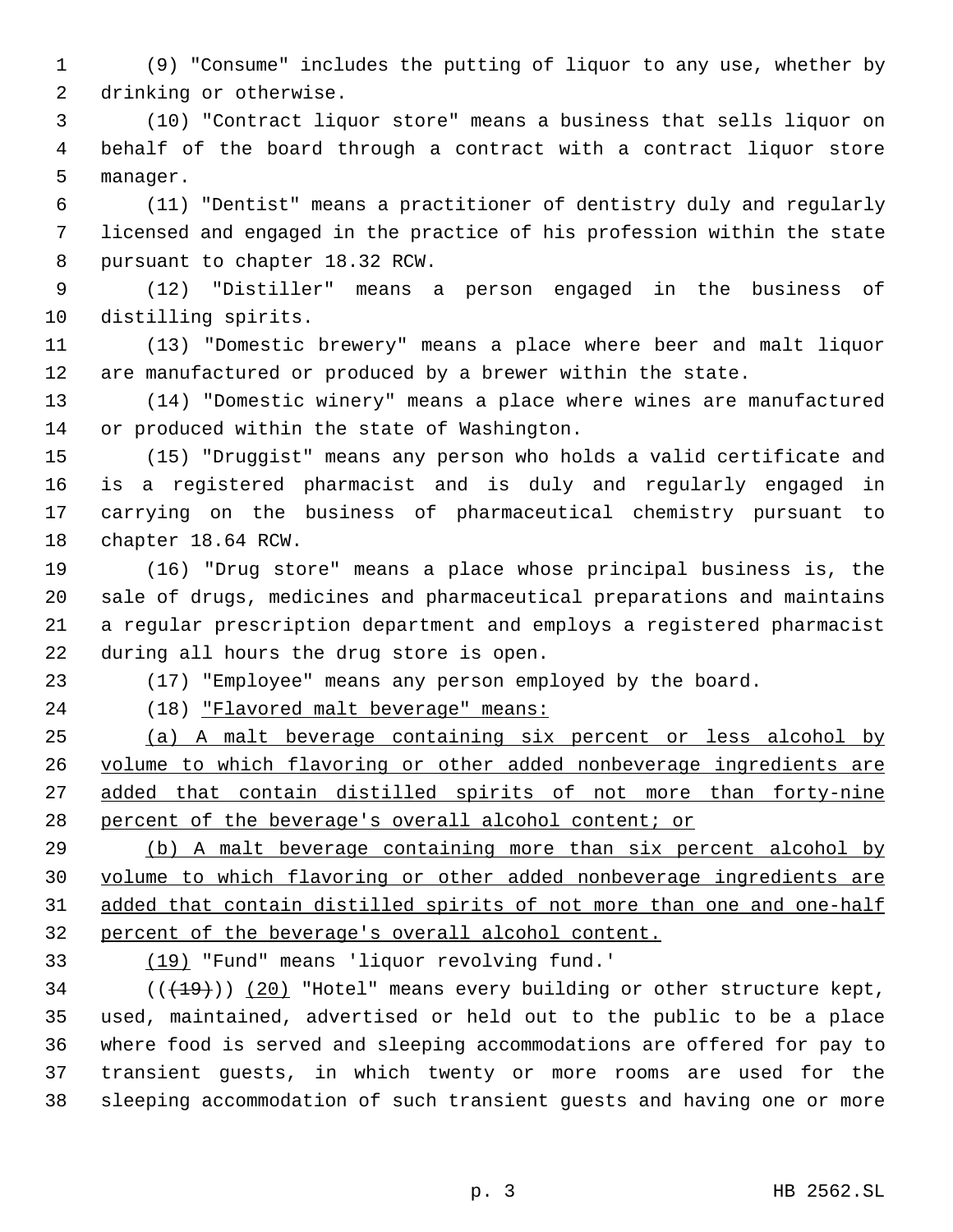dining rooms where meals are served to such transient guests, such sleeping accommodations and dining rooms being conducted in the same building and buildings, in connection therewith, and such structure or structures being provided, in the judgment of the board, with adequate and sanitary kitchen and dining room equipment and capacity, for preparing, cooking and serving suitable food for its guests: PROVIDED FURTHER, That in cities and towns of less than five thousand population, the board shall have authority to waive the provisions requiring twenty or more rooms.

10  $((+20))$   $(21)$  "Importer" means a person who buys distilled spirits from a distillery outside the state of Washington and imports such spirituous liquor into the state for sale to the board or for export.

 $((+21))$   $(22)$  "Imprisonment" means confinement in the county jail.  $((+22))$  (23) "Liquor" includes the four varieties of liquor herein defined (alcohol, spirits, wine and beer), and all fermented, spirituous, vinous, or malt liquor, or combinations thereof, and mixed liquor, a part of which is fermented, spirituous, vinous or malt liquor, or otherwise intoxicating; and every liquid or solid or semisolid or other substance, patented or not, containing alcohol, spirits, wine or beer, and all drinks or drinkable liquids and all preparations or mixtures capable of human consumption, and any liquid, semisolid, solid, or other substance, which contains more than one percent of alcohol by weight shall be conclusively deemed to be intoxicating. Liquor does not include confections or food products that contain one percent or less of alcohol by weight.

26 ( $(\frac{23}{1})$ )  $(24)$  "Manufacturer" means a person engaged in the preparation of liquor for sale, in any form whatsoever.

 $((+24))$   $(25)$  "Malt beverage" or "malt liquor" means any beverage such as beer, ale, lager beer, stout, and porter obtained by the alcoholic fermentation of an infusion or decoction of pure hops, or pure extract of hops and pure barley malt or other wholesome grain or cereal in pure water containing not more than eight percent of alcohol by weight, and not less than one-half of one percent of alcohol by volume. For the purposes of this title, any such beverage containing more than eight percent of alcohol by weight shall be referred to as "strong beer."

 ( $(\frac{25}{1})$ ) (26) "Package" means any container or receptacle used for holding liquor.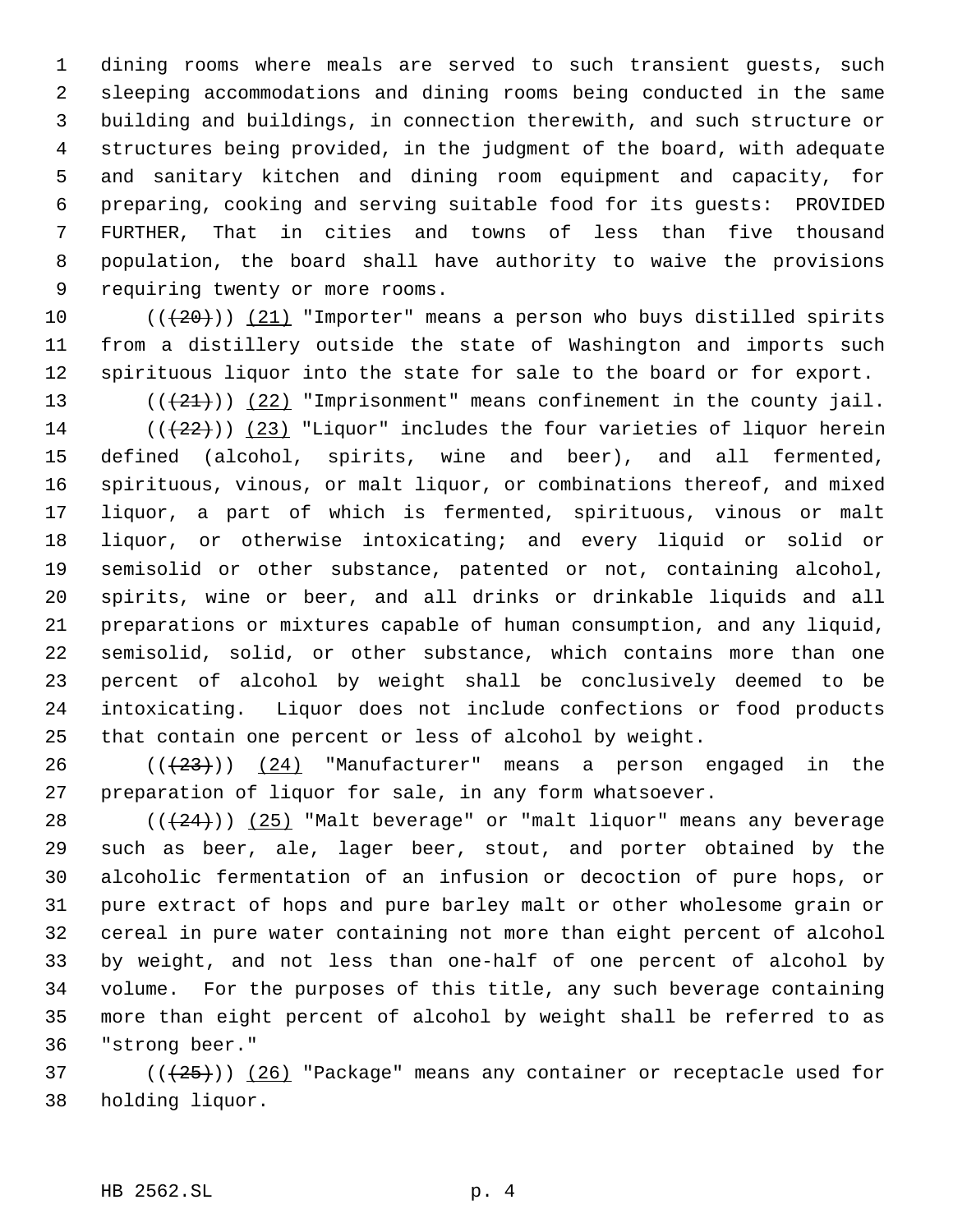1  $((+26))$   $(27)$  "Permit" means a permit for the purchase of liquor under this title.

  $((+27))$   $(28)$  "Person" means an individual, copartnership, association, or corporation.

5 (( $(28)$ )) (29) "Physician" means a medical practitioner duly and regularly licensed and engaged in the practice of his profession within the state pursuant to chapter 18.71 RCW.

8 (( $\left(\frac{29}{12}\right)$ ) (30) "Prescription" means a memorandum signed by a physician and given by him to a patient for the obtaining of liquor pursuant to this title for medicinal purposes.

11 (( $(30)$ )) (31) "Public place" includes streets and alleys of incorporated cities and towns; state or county or township highways or roads; buildings and grounds used for school purposes; public dance halls and grounds adjacent thereto; those parts of establishments where beer may be sold under this title, soft drink establishments, public buildings, public meeting halls, lobbies, halls and dining rooms of hotels, restaurants, theatres, stores, garages and filling stations which are open to and are generally used by the public and to which the public is permitted to have unrestricted access; railroad trains, stages, and other public conveyances of all kinds and character, and the depots and waiting rooms used in conjunction therewith which are 22 open to unrestricted use and access by the public; publicly owned bathing beaches, parks, and/or playgrounds; and all other places of like or similar nature to which the general public has unrestricted right of access, and which are generally used by the public.

26 ( $(\frac{31}{3})$ ) (32) "Regulations" means regulations made by the board under the powers conferred by this title.

 ( $(\frac{32}{})$ ) (33) "Restaurant" means any establishment provided with special space and accommodations where, in consideration of payment, food, without lodgings, is habitually furnished to the public, not including drug stores and soda fountains.

 $(1 + 33)(1 + 33)$  (34) "Sale" and "sell" include exchange, barter, and traffic; and also include the selling or supplying or distributing, by any means whatsoever, of liquor, or of any liquid known or described as beer or by any name whatever commonly used to describe malt or brewed liquor or of wine, by any person to any person; and also include a sale or selling within the state to a foreign consignee or his agent in the state. "Sale" and "sell" shall not include the giving, at no charge,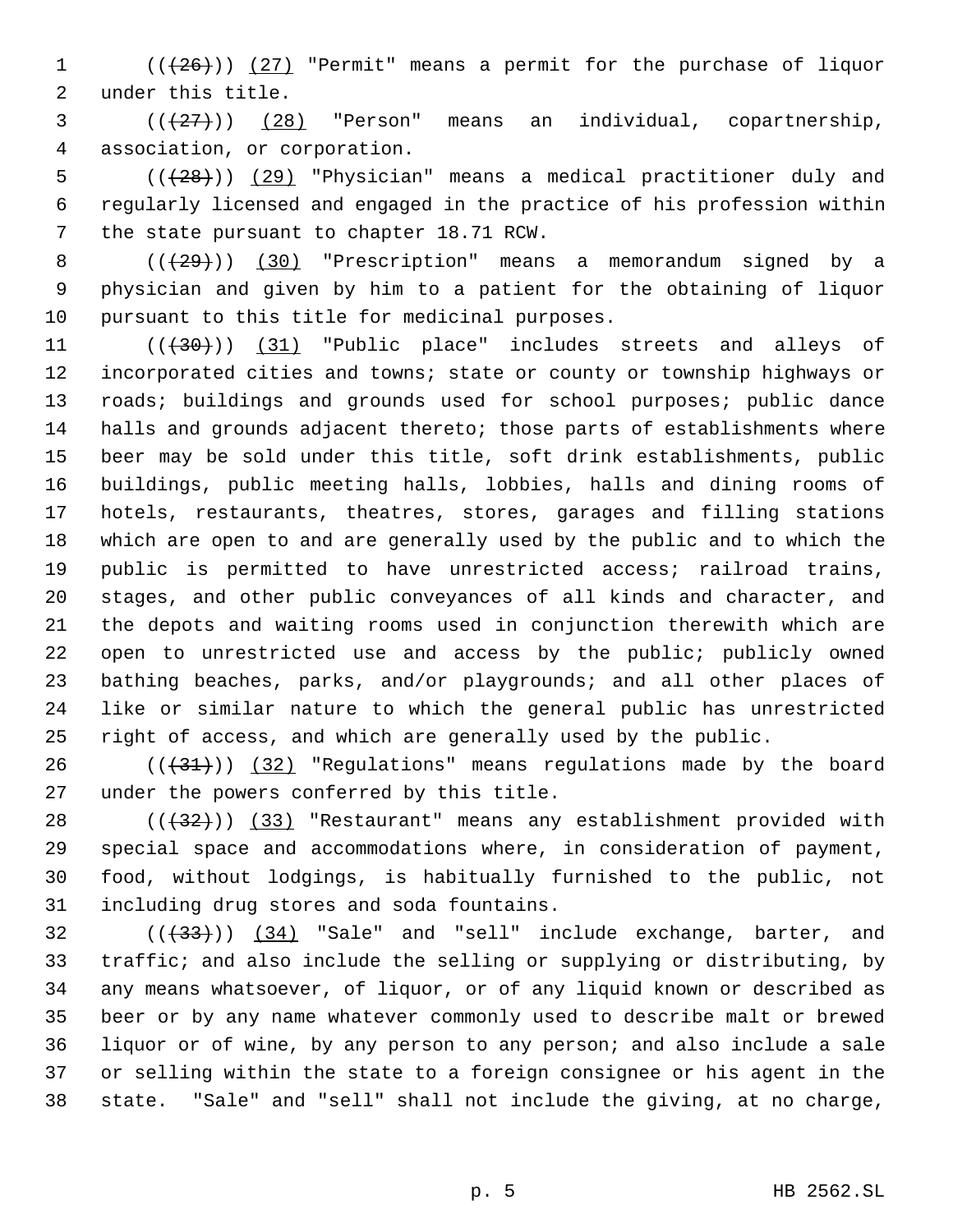of a reasonable amount of liquor by a person not licensed by the board to a person not licensed by the board, for personal use only. "Sale" and "sell" also does not include a raffle authorized under RCW 9.46.0315: PROVIDED, That the nonprofit organization conducting the raffle has obtained the appropriate permit from the board.

 $((+34))$   $(35)$  "Soda fountain" means a place especially equipped with apparatus for the purpose of dispensing soft drinks, whether mixed or otherwise.

 $((+35))$   $(36)$  "Spirits" means any beverage which contains alcohol 10 obtained by distillation, except flavored malt beverages, but including wines exceeding twenty-four percent of alcohol by volume.

 $((+36))$   $(37)$  "Store" means a state liquor store established under this title.

14 ( $(\overline{37})$ ) (38) "Tavern" means any establishment with special space and accommodation for sale by the glass and for consumption on the premises, of beer, as herein defined.

17 (((38))) (39) "Winery" means a business conducted by any person for the manufacture of wine for sale, other than a domestic winery.

19 (( $\left(\frac{1}{39}\right)$ ) (40) "Wine" means any alcoholic beverage obtained by fermentation of fruits (grapes, berries, apples, et cetera) or other agricultural product containing sugar, to which any saccharine substances may have been added before, during or after fermentation, and containing not more than twenty-four percent of alcohol by volume, including sweet wines fortified with wine spirits, such as port, sherry, muscatel and angelica, not exceeding twenty-four percent of alcohol by volume and not less than one-half of one percent of alcohol by volume. For purposes of this title, any beverage containing no more than fourteen percent of alcohol by volume when bottled or packaged by the manufacturer shall be referred to as "table wine," and any beverage containing alcohol in an amount more than fourteen percent by volume when bottled or packaged by the manufacturer shall be referred to as "fortified wine." However, "fortified wine" shall not include: (a) Wines that are both sealed or capped by cork closure and aged two years 34 or more; and (b) wines that contain more than fourteen percent alcohol by volume solely as a result of the natural fermentation process and that have not been produced with the addition of wine spirits, brandy, or alcohol.